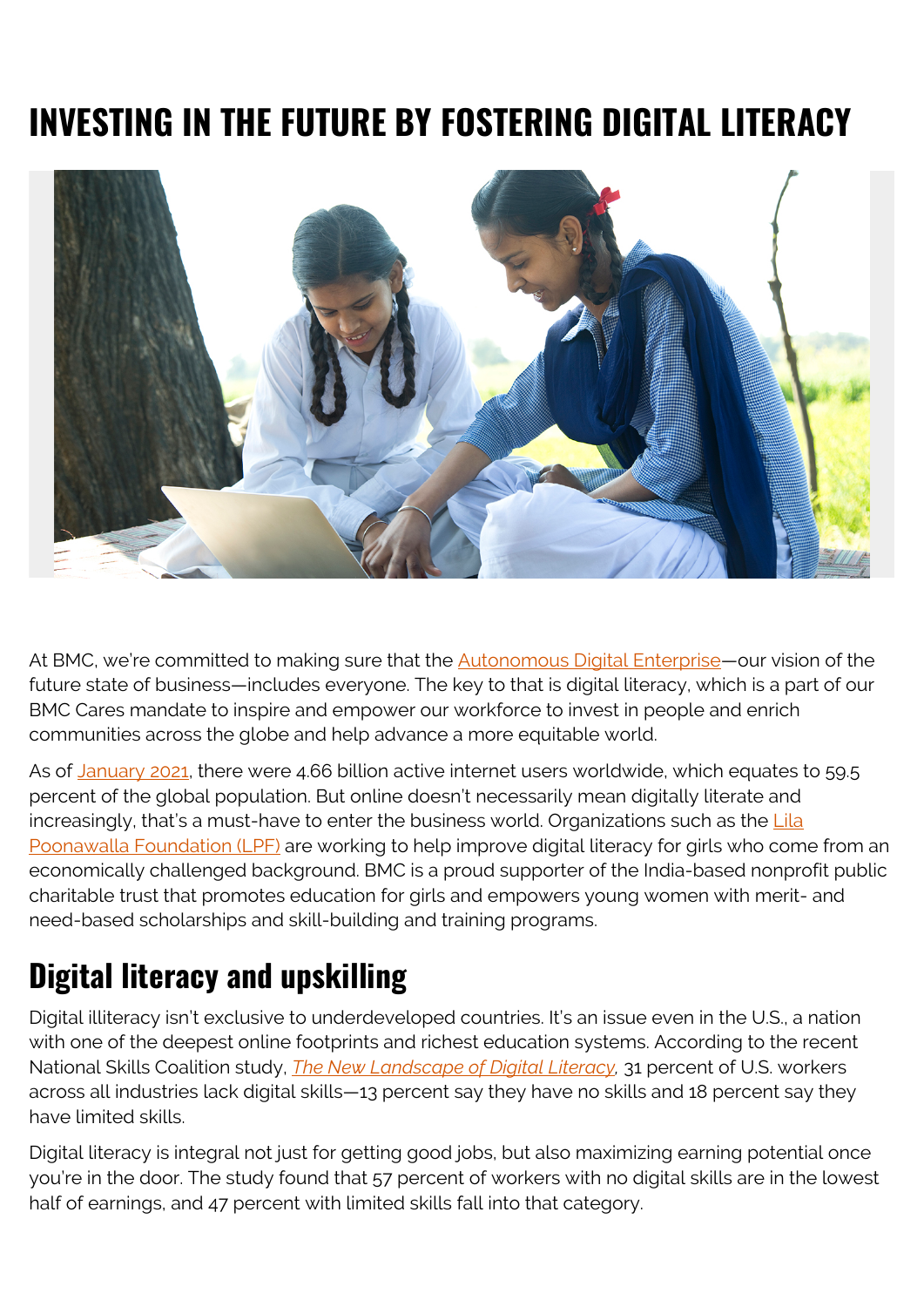Building digital literacy includes developing "hard" and "soft" skills—or upskilling—to grow the nextgeneration workforce for our global economy. In an [article for the 2020 World Economic Forum](https://www.weforum.org/agenda/2020/01/2025-leadership-collaboration-skills-training) [Annual Meeting,](https://www.weforum.org/agenda/2020/01/2025-leadership-collaboration-skills-training) PwC global chairman Robert E. Moritz explained upskilling this way, "For some, upskilling means learning how to code and leveraging and scaling technologies. For others, it's about understanding what technology can do and how it can drive innovation. It's also about much more than hard skills like learning new digital tools and competencies. The soft skills—leadership, adaptability, how to translate feedback into measurable change—are what make the short-term skills training more long-lasting and transformative."

A recent World Economic Forum report in collaboration with PwC, *[Upskilling for Shared Prosperity](https://www.pwc.com/gx/en/issues/upskilling/upskilling-for-shared-prosperity.html),* added transferable skills such as critical thinking, creativity, and self-management to that list. The report found that if skills gaps are closed by 2028, it would add \$6.5 trillion to the global GDP by 2030, and if the gaps were closed by 2030, it would add \$5 trillion by that same year. The report also estimates upskilling could create 5.3 million net new jobs globally.

### **Opportunities for growth in India**

India is a country where a majority of its population is online, with approximately 560 million users, yet the most recent [National Family Health Survey](http://rchiips.org/) found that over 60 percent of women in 12 states and Union territories have never used the internet. And that's despite 48 to 90 percent of women owning a mobile phone, which reinforces the idea that access to technology doesn't equate the ability to use it.

That inequality for Indian women extends to the white-collar workforce, too. According to the United Nations Development Program's [Human Development Indicators](http://hdr.undp.org/en/countries/profiles/IND), just [26.9 percent](http://hdr.undp.org/indicators/175906) of women enrolled in university are focused on science, technology, engineering, and math programs, and only [20 percent](http://hdr.undp.org/indicators/48706) of women participate in the organized labor force while [76 percent](http://hdr.undp.org/en/indicators/193006) are informally employed in roles that are manual, low-paying, and offer little to no benefits or opportunities for growth.

#### **Becoming a steward for change**

The Lila Poonawalla Foundation (LPF) is working to correct that. Since its inception in 1995 by Mrs. Lila Poonawalla (recipient of the Padma Shri in 1989) and Mr. Firoz Poonawalla, LPF has transformed the lives of over 10,900 girls and their 75,000-plus family members. BMC has been a proud corporate partner of the foundation since 2014, supporting girls age 17 to 22 from families with incomes less than USD \$4,500 who are pursuing a Bachelor of Engineering degree. The scholarships cover tuition, housing, books, and ancillary costs.

LPF teaches essential, technical, and functional skills and gives ample exposure to its scholarship awardees in a range of industries. LPF also assists its girls with internships and placement opportunities, so they can pursue the professional career of their choice. Over 98 percent of the girls enrolled in the program complete their courses, with 95 percent participating in at least three skillbuilding and training programs annually. Over 65 percent of the program's graduates secure jobs within the first year of course completion, with an average 15 to 20 percent pursuing post-graduate education and 5 percent pursuing a career in the civil services.

Over 63 girls have been sponsored by BMC, and we are currently employing four program graduates. This year, BMC India donated 50 refurbished laptops and is sponsoring 12 students.